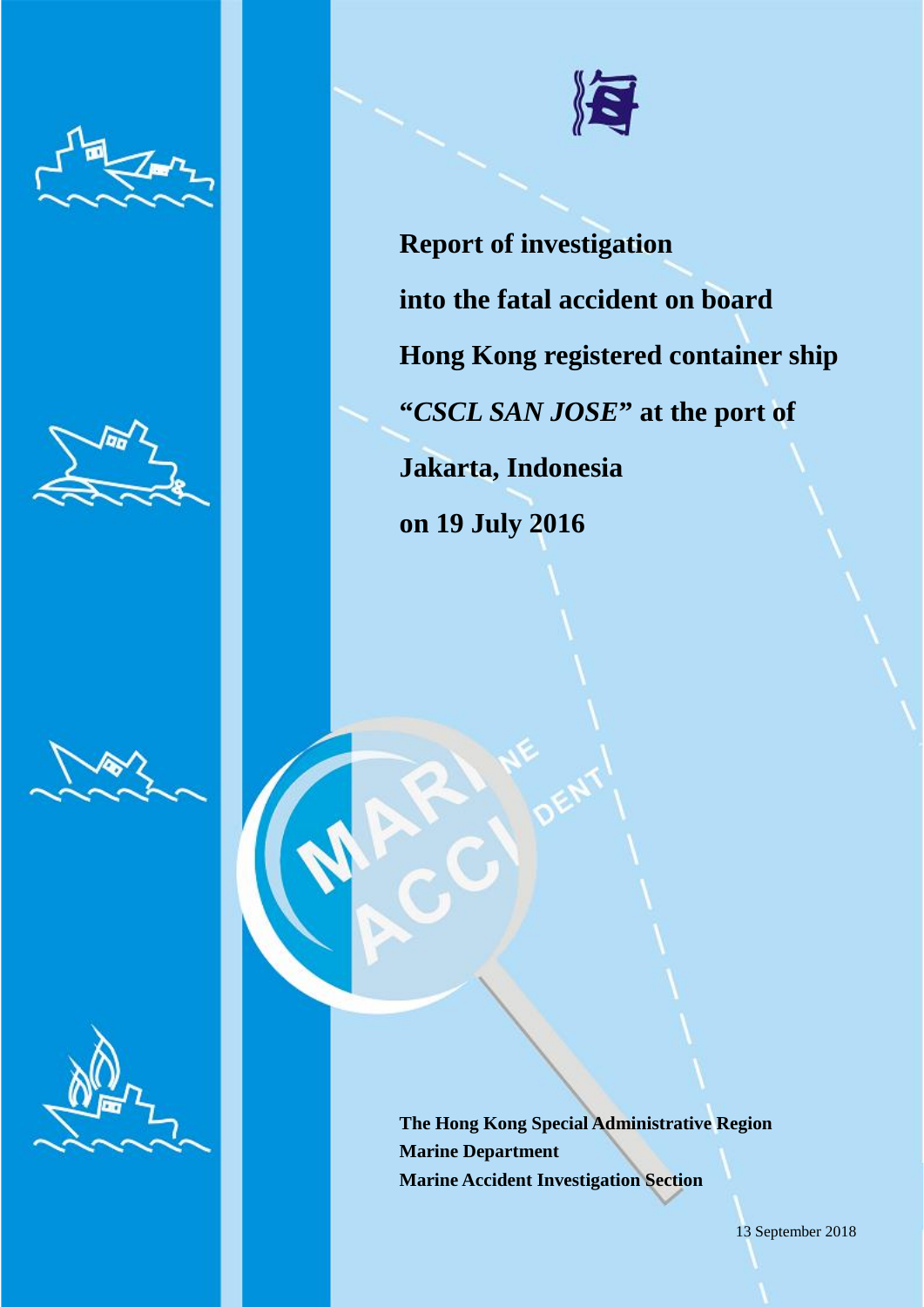## **Purpose of Investigation**

The purpose of this investigation conducted by the Marine Accident Investigation and Shipping Security Policy Branch (MAISSPB) of Marine Department is to determine the circumstances and the causes of the incident with the aim of improving the safety of life at sea and avoiding similar incident in future.

It is not intended to apportion blame or liability towards any particular organization or individual except so far as necessary to achieve the said purpose.

The MAISSPB has no involvement in any prosecution or disciplinary action that may be taken by the Marine Department resulting from this incident.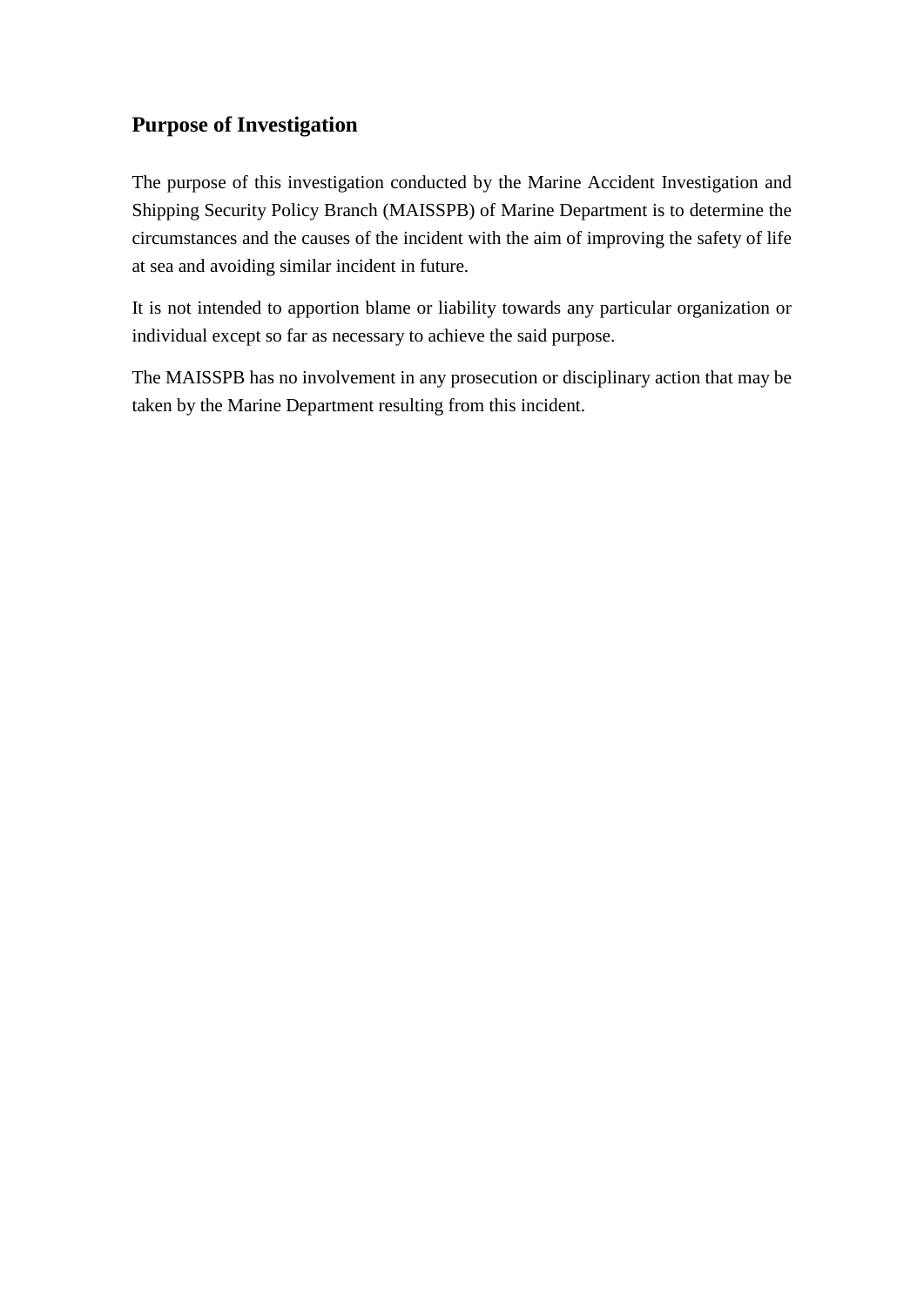## **Table of Contents**

# Page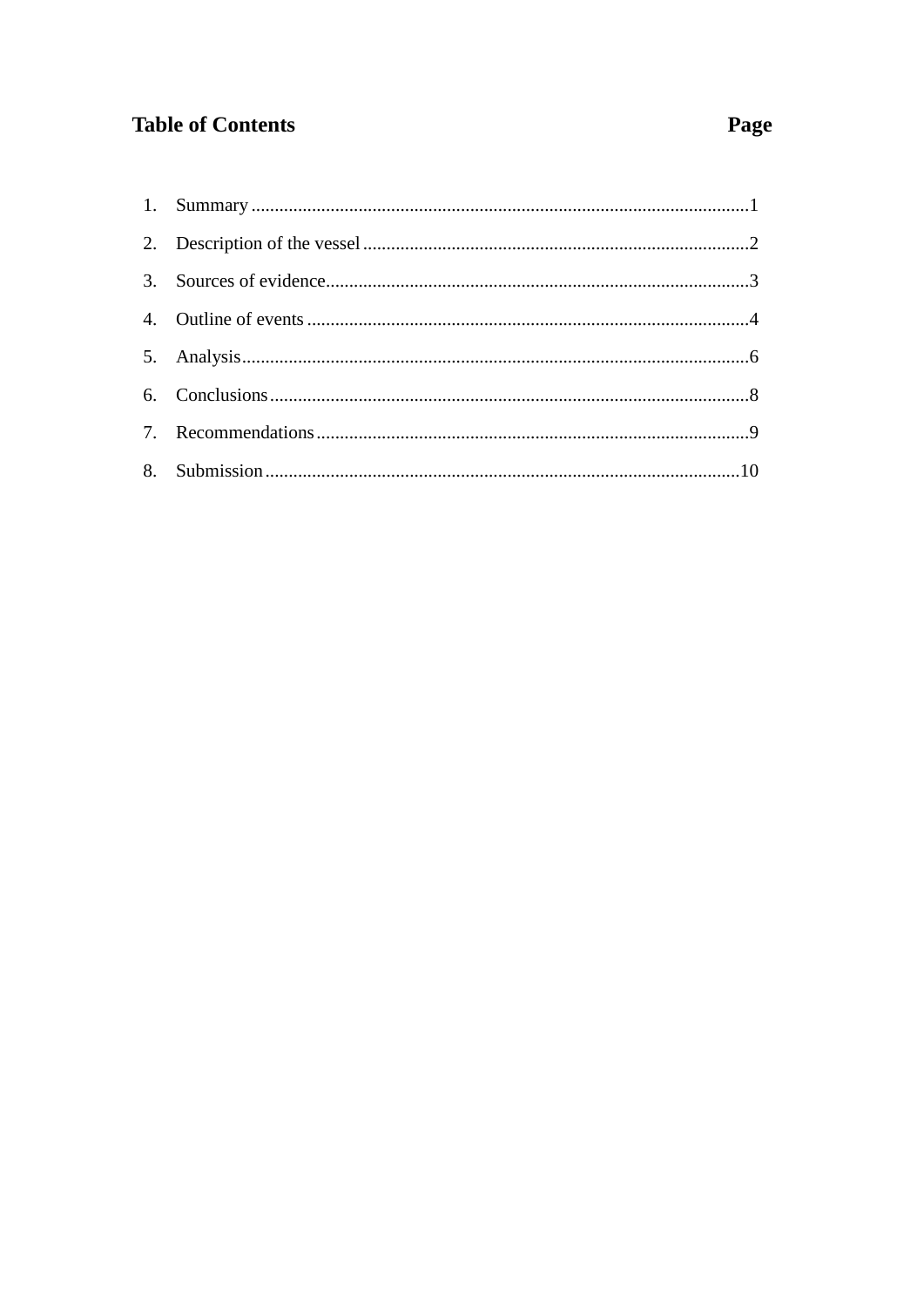#### <span id="page-3-0"></span>**1. Summary**

- 1.1 On 19 July 2016 at about 1155 hours, a fatal accident happened on board the Hong Kong registered container ship *CSCL SAN JOSE* (*the vessel*) during loading containers at berth No.1 of PT Jakarta International Container Terminal, Indonesia.
- 1.2 When a 40-foot empty container (*the container*) was being loaded onto the loading position by a quay crane, an operator assistant (the Operator Assistant A) without wearing reflective vest and safety helmet was still at the loading position trying to release a twist lock at a deck socket without notifying the quay crane operator (the Crane Operator A).
- 1.3 As a result, the Operator Assistant A was trapped under *the container* and was found in a curling position with his head bent forward touching a deck socket. He was taken by an ambulance but declared dead on the way to the hospital.
- <span id="page-3-1"></span>1.4 The investigation revealed that a basket of factors contributed to the accident as:
	- (i) the Operator Assistant A did not wear appropriate personal safety gear such as safety helmet and reflective vest while working on board *the vessel*;
	- (ii) the Operator Assistant A initiated himself to release a twist lock in the loading position for the incoming *container* without informing the Crane Operator A. The communication between the Operator Assistant A and the Crane Operator A was broken down; and
	- (iii) the Crane Operator A had a restricted view for container handling on board *the vessel* but he was not provided with a signaler to assist him in his work.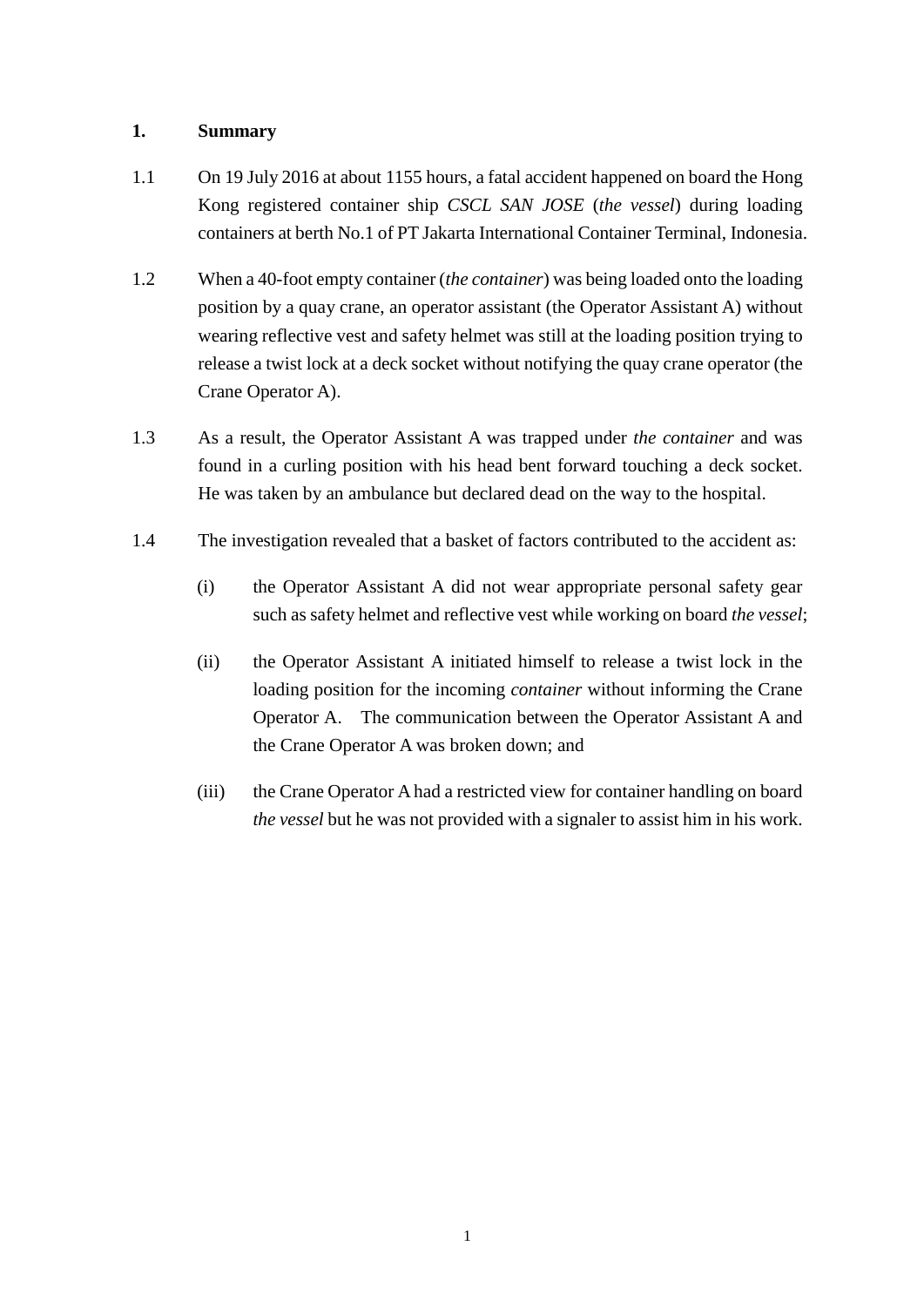### **2. Description of** *the vessel*

#### 2.1 *CSCL SAN JOSE* (Figure 1)

| 2.1.1 | Particulars            |                      |                                                  |  |  |
|-------|------------------------|----------------------|--------------------------------------------------|--|--|
|       | Name of the ship       | ÷                    | <b>CSCL SAN JOSE</b>                             |  |  |
|       | Flag                   |                      | Hong Kong, China                                 |  |  |
|       | Port of registry       |                      | Hong Kong                                        |  |  |
|       | IMO No.                |                      | 9402615                                          |  |  |
|       | Ship type              |                      | <b>Container Ship</b>                            |  |  |
|       | Year built, shipyard   | $\ddot{\cdot}$       | 2008, Jiangsu Yangzijiang Shipbuilding Co., Ltd. |  |  |
|       | Gross tonnage          |                      | 26,404                                           |  |  |
|       | Net tonnage            | $\ddot{\phantom{a}}$ | 13,007                                           |  |  |
|       | Length (overall)       | ÷                    | 198.03 metres                                    |  |  |
|       | <b>Breadth</b>         | ÷                    | 29.79 metres                                     |  |  |
|       | Engine output, type    | $\ddot{\cdot}$       | 21,660 kW, B&W 6K80MC-C                          |  |  |
|       | Classification society | $\colon$             | Lloyd's Register (LR)                            |  |  |
|       | Registered owner       | $\ddot{\cdot}$       | <b>Seaspan Corporation</b>                       |  |  |
|       | Management company     |                      | Seaspan Ship Management Ltd.                     |  |  |

2.[1](#page-4-0).2 *CSCL SAN JOSE* is a five-hold container ship with a capacity of 2546 TEU<sup>1</sup> (1562 on deck and 984 in hold) and has three deck cranes at the starboard side. She was registered in Hong Kong on 3 December 2008 and manned by a total of 21 seafarers.



Figure 1 *CSCL SAN JOSE*

<span id="page-4-0"></span><sup>&</sup>lt;sup>1</sup> TEU denotes twenty-foot equivalent unit for describing a ship's cargo carrying capacity of standard intermodal containers.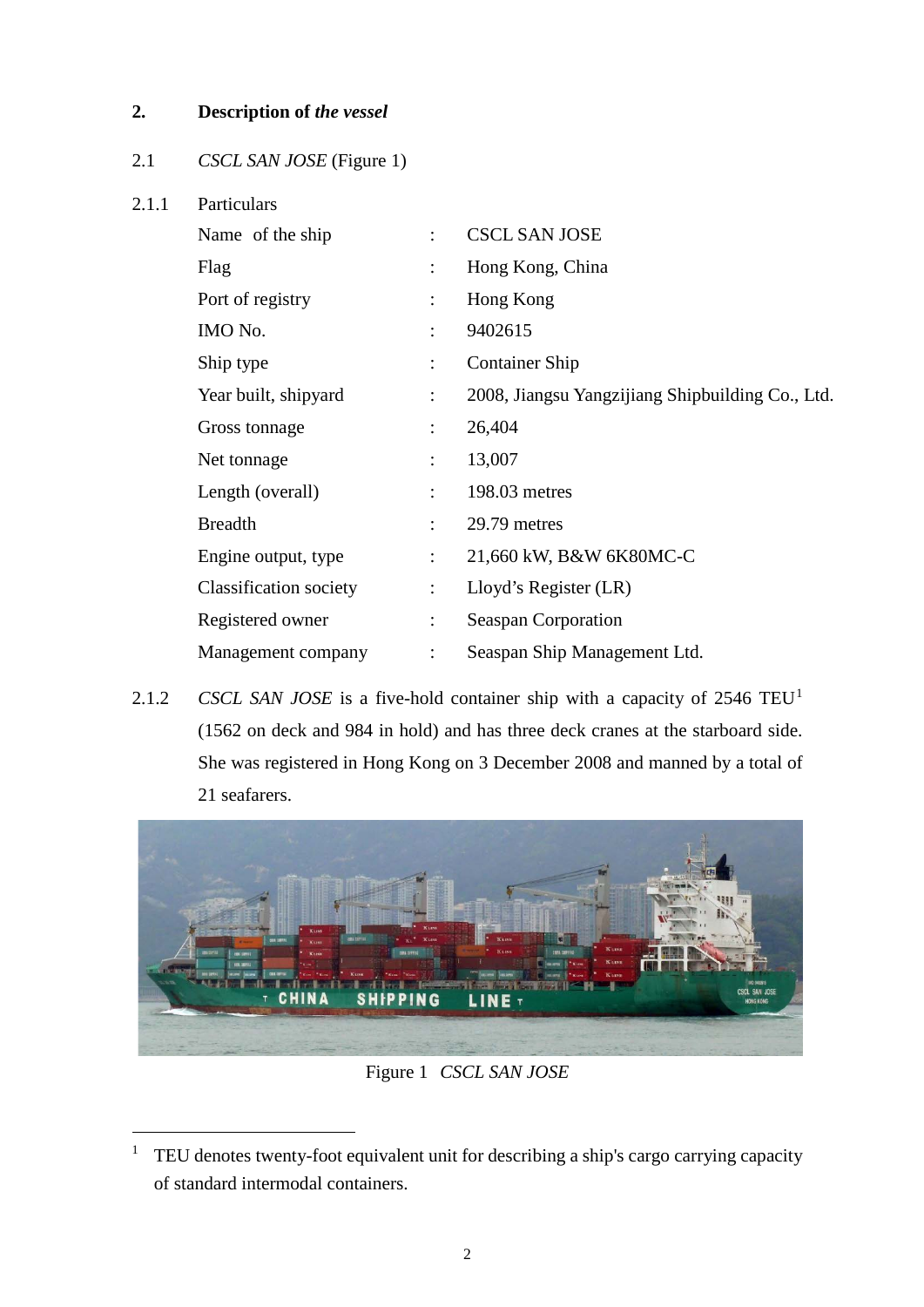#### <span id="page-5-0"></span>**3. Sources of evidence**

- 3.1 The statements of crew of *CSCL SAN JOSE*.
- 3.2 The information provided by the management company.
- 3.3 The container terminal's accident investigation report.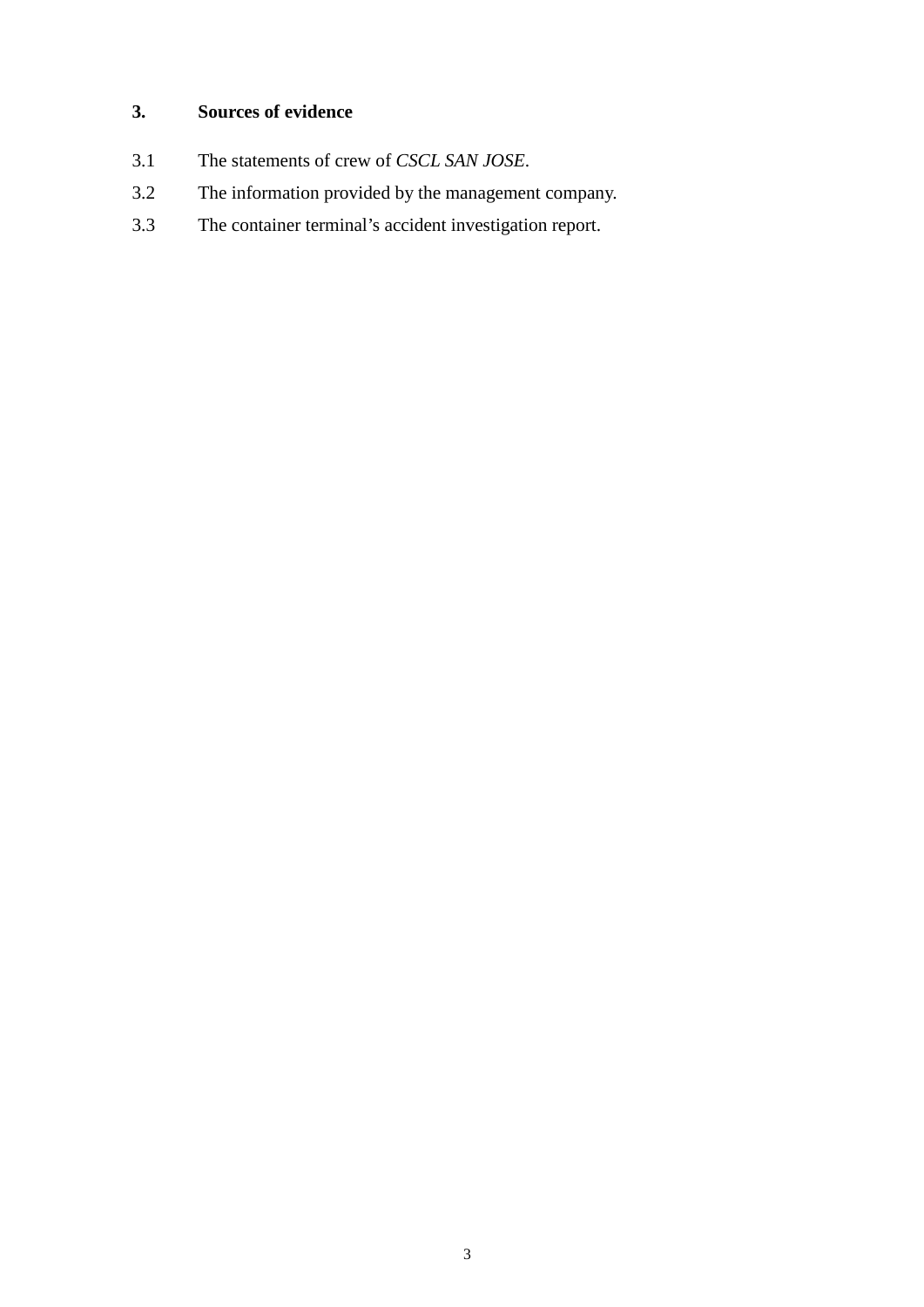#### <span id="page-6-0"></span>**4. Outline of events**

(All times are local time UTC  $+ 7$  hours.)

- 4.1 On 19 July 2016 at about 1130 hours, *the vessel* was loading containers by quay side cranes at the berth No.1 of PT Jakarta International Container Terminal, Indonesia.
- 4.2 At 1130 hours, there was a change of work shift for operator assistants for quay container crane No. 12 (Quay Crane). After the work shift, the incoming Operator Assistant A commenced work on bay 26 of *the vessel*. One of the duties of the Operator Assistant A was to assist the Crane Operator A in positioning containers while stevedores were responsible for handling container lashing gears and twist locks at deck sockets.
- 4.3 At about 1145 hours, *the container* was going to be loaded at the loading position by the Quay Crane. When one of the stevedores (*the stevedore*) was going to lash *the container,* he noticed that it had not been positioned properly on the loading location. Subsequently, *the stevedore* found a person underneath *the container*. *The stevedore* shouted at and signaled the Crane Operator A of the Quay Crane to lift *the container*. When *the container* was lifted, *the stevedore* found the person underneath it was the Operator Assistant A.
- 4.4 At about 1154 hours, the third officer noticed shouting of *the stevedore*. At about 1155 hours, the third officer went to the site and saw that the body of the Operator Assistant A was in a curling position with the head down to his knee touching a deck socket without any movement (Figure 2).
- 4.5 The third officer immediately informed the chief officer and the master of the accident via his walkie-talkie. All cargo operations for *the vessel* were also immediately stopped by the container terminal. The master notified the accident to the port authorities. About 10 minutes later, a team of paramedic from the berth boarded *the vessel* to provide first aid to the Operator Assistant A.
- 4.6 At about 1229 hours, the paramedic brought the Operator Assistant A from *the vessel* down to an ambulance on the quay and he was sent to the hospital. He was declared dead on the way to the hospital.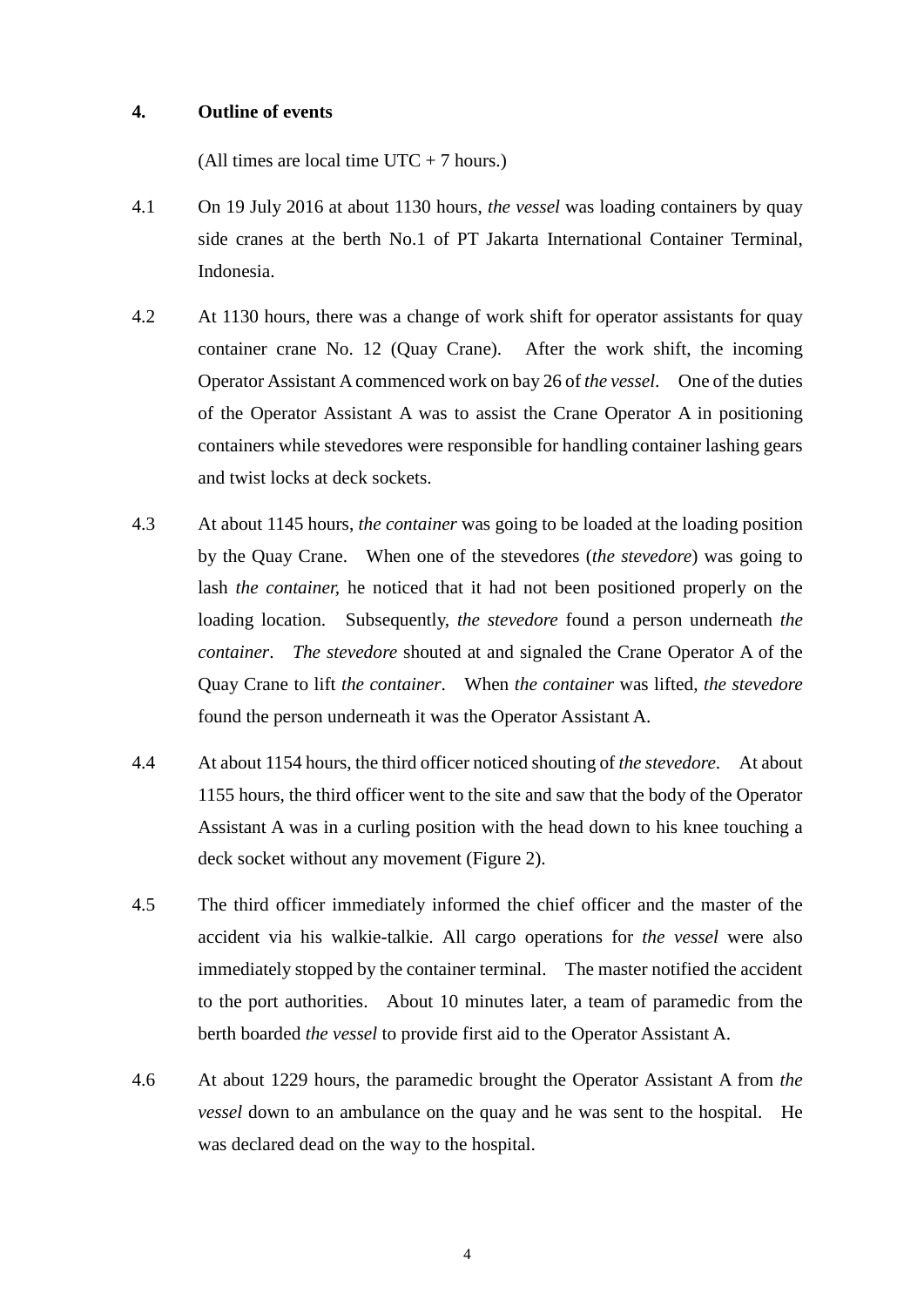4.7 From 1302 hours to 1408 hours, site inspections were carried out on board *the vessel* by the coastguards and the police investigators. They left *the vessel* at about 1458 hours.



Figure 2 The scene of the accident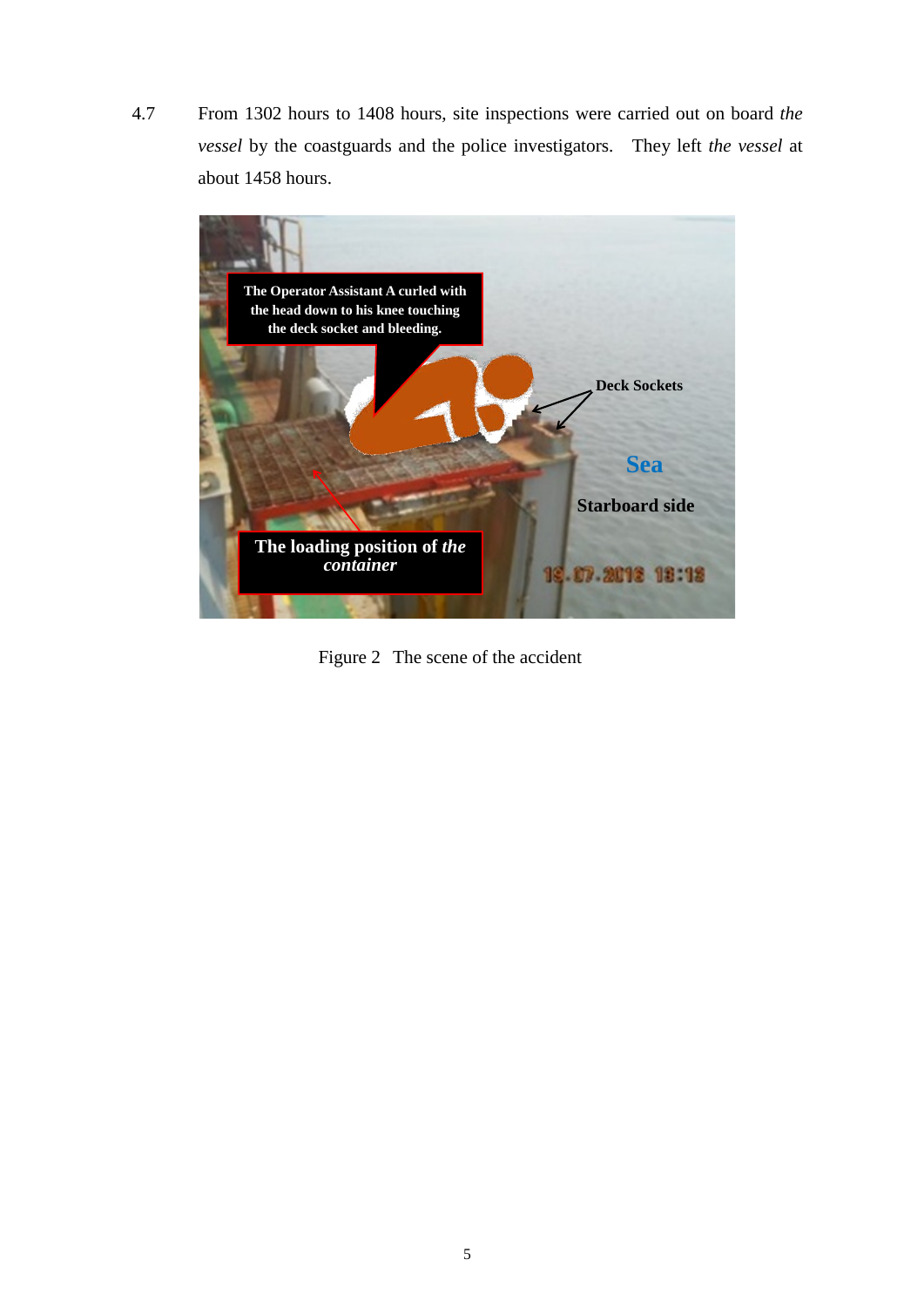#### <span id="page-8-0"></span>**5. Analysis**

#### **Certification, training and experience**

- 5.1 The statutory trading certificates of *the vessel* were valid and in order. *The vessel*  was manned by 21 crew including the master. All crew held appropriate valid certificates respectively to their positions on board.
- 5.2 The Operator Assistant A was employed by a local stevedore contractor and he had about 2 years working experience as operator assistant on board ships. His relevant training in shipboard container handling and physical condition at work were not known due to unavailable information from the container terminal.
- 5.3 The Crane Operator A worked for the container terminal for about 14 years to operate quay cranes. His relevant training certification and physical condition at work were not known due to unavailable information from the container terminal. According to the report of the container terminal, the Crane Operator Amentioned that he did not know the Operator Assistant A's presence below *the container*. When he was loading *the container* to the position, he had not been informed through radio communication that one twist lock was still at the loading position and the Operator Assistant A would release it.

#### **Personal protective equipment and radio communication**

- 5.4 Based on the photos taken at the accident scene, the Operator Assistant A did not wear reflective vest and safety helmet. It is common safety practice that persons handling container on board ship should wear suitable safety gear to protect their bodies.
- 5.5 Both the Operator Assistant A and the Crane Operator A were provided with radio communication devices which were switched on and functioned properly. Although radio communication devices were in function, the communication between the Operator Assistant A and the Crane Operator A was obviously not maintained properly in the sense that the Operator Assistant A did not inform the Crane Operator A that he would go to the loading position to release twist lock.

#### **Weather condition**

5.6 The weather condition was fine and clear. There was light air and the sea was calm with a visibility of 12 nautical miles. The effect of wind and wave motion at the material time should not be the contributory factors causing the accident.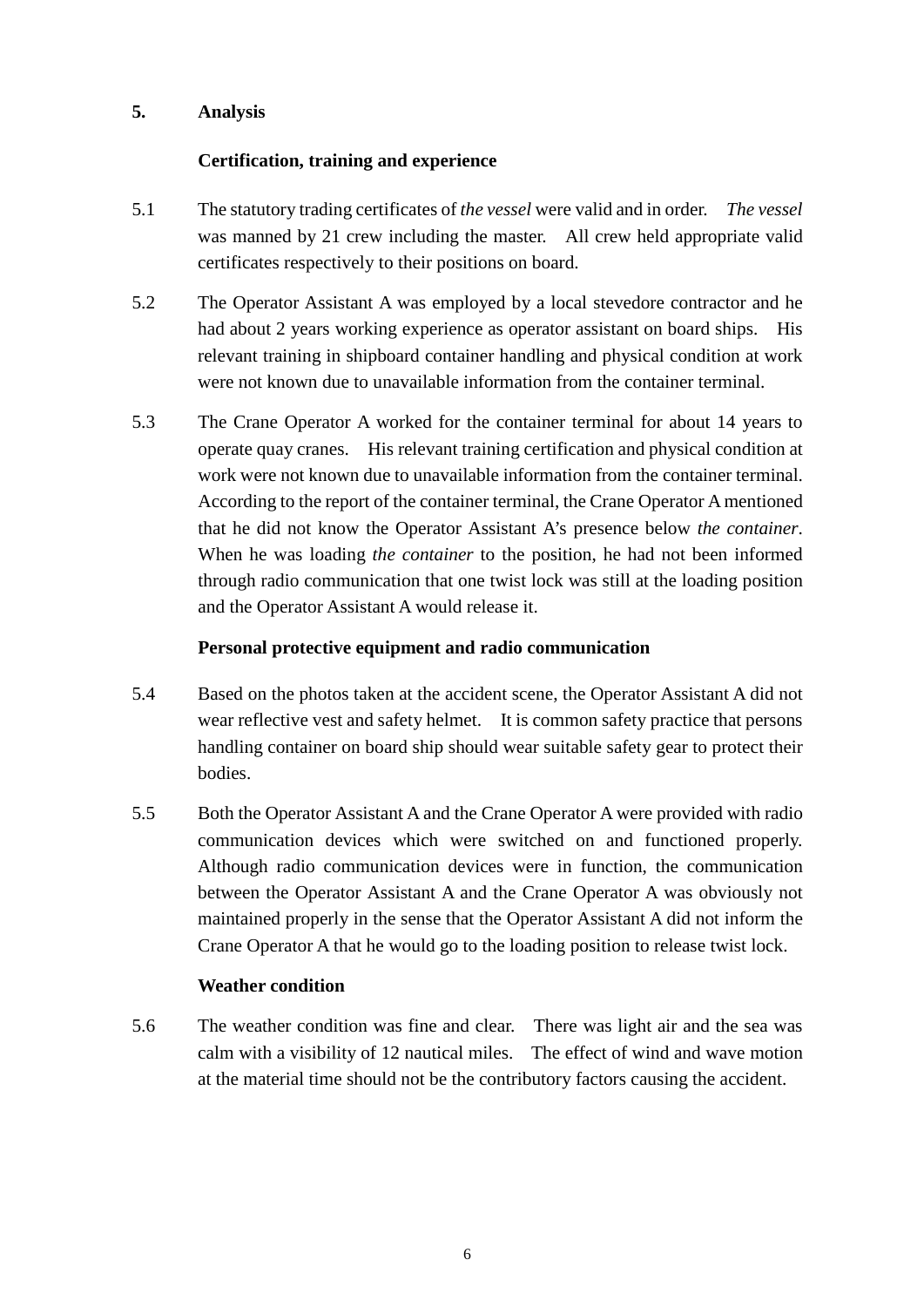#### **Cause of the accident**

- 5.7 As stated by the container terminal's accident investigation report, the stevedores from contractors were responsible for releasing twist locks rather than operator assistants. It was probably that the Operator Assistant A without wearing safety helmet and reflective vest was trying to release a twist lock at the loading position through his own initiative but without informing the Crane Operator A.
- 5.8 When the Crane Operator A was handling *the container*, he had a restricted view of the loading position. In accordance with the "Code of practice on safety and health in ports" published by the International Labour Organization (ILO), crane operator with restricted view operation environment should be provided with a signaler to assist in cargo operation. However, he was not provided with a signaler to assist him in his work. Further to this, he was also not aware of the presence of the Operator Assistant A at the loading position due to communication breakdown. As a result, the Operator Assistant A was trapped underneath *the container* and died.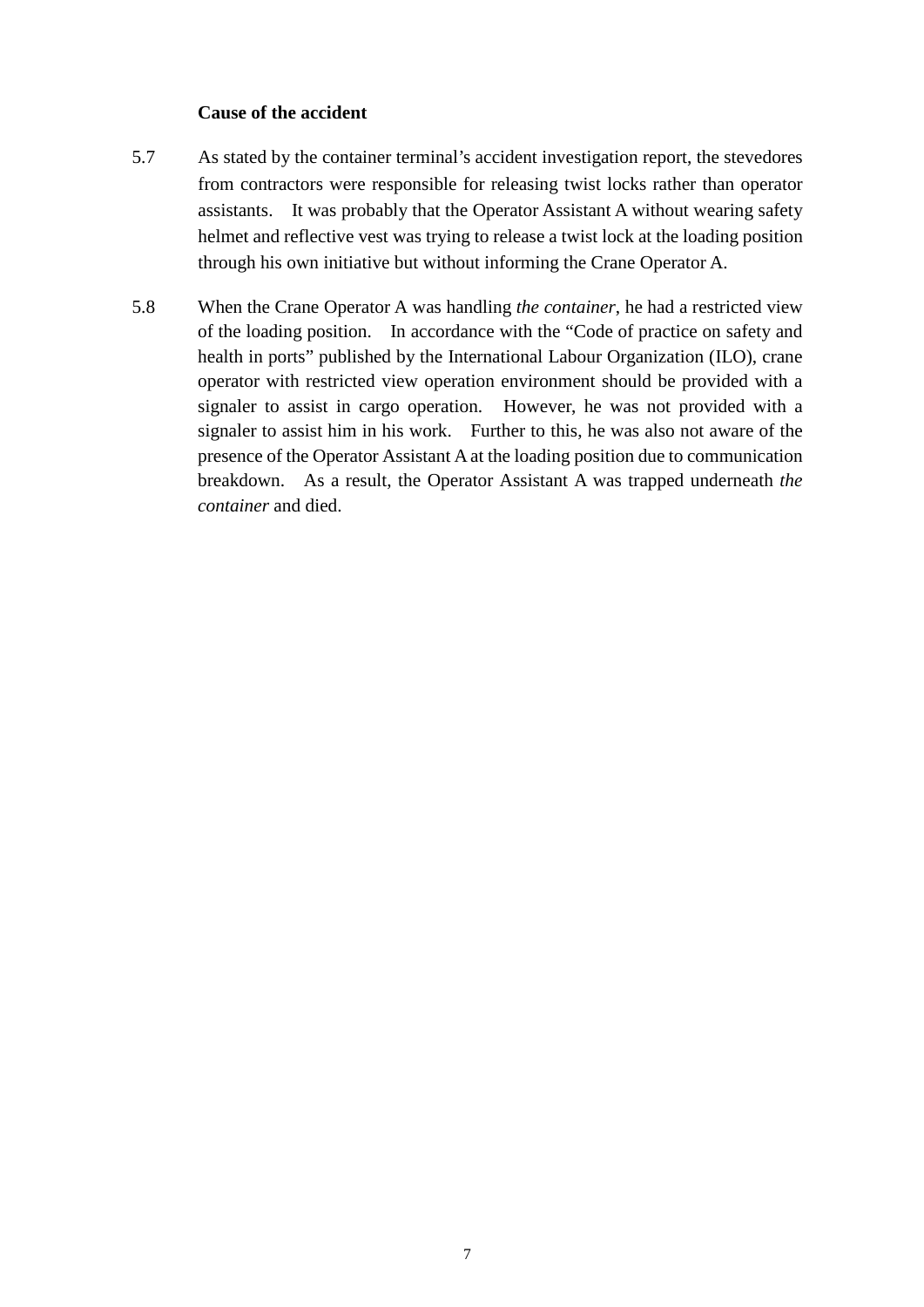#### <span id="page-10-0"></span>**6. Conclusions**

- 6.1 On 19 July 2016 at about 1155 hours, a fatal accident happened on board *the vessel*  during loading containers at the berth No.1 of PT Jakarta International Terminal, Indonesia. The Operator Assistant A employed by quay stevedore contractor was crushed to death by *the container* lowering to the loading position on deck.
- 6.2 The investigation revealed that a basket of factors contributed to the accident as:
	- (i) the Operator Assistant A did not wear appropriate personal safety gear such as safety helmet and reflective vest while working on board *the vessel*;
	- (ii) the Operator Assistant A initiated himself to release a twist lock in the loading position for the incoming *container* without informing the Crane Operator A. The communication between the Operator Assistant A and the Crane Operator A was broken down; and
	- (iii) the Crane Operator A had a restricted view for container handling on board *the vessel* but he was not provided with a signaler to assist him in his work.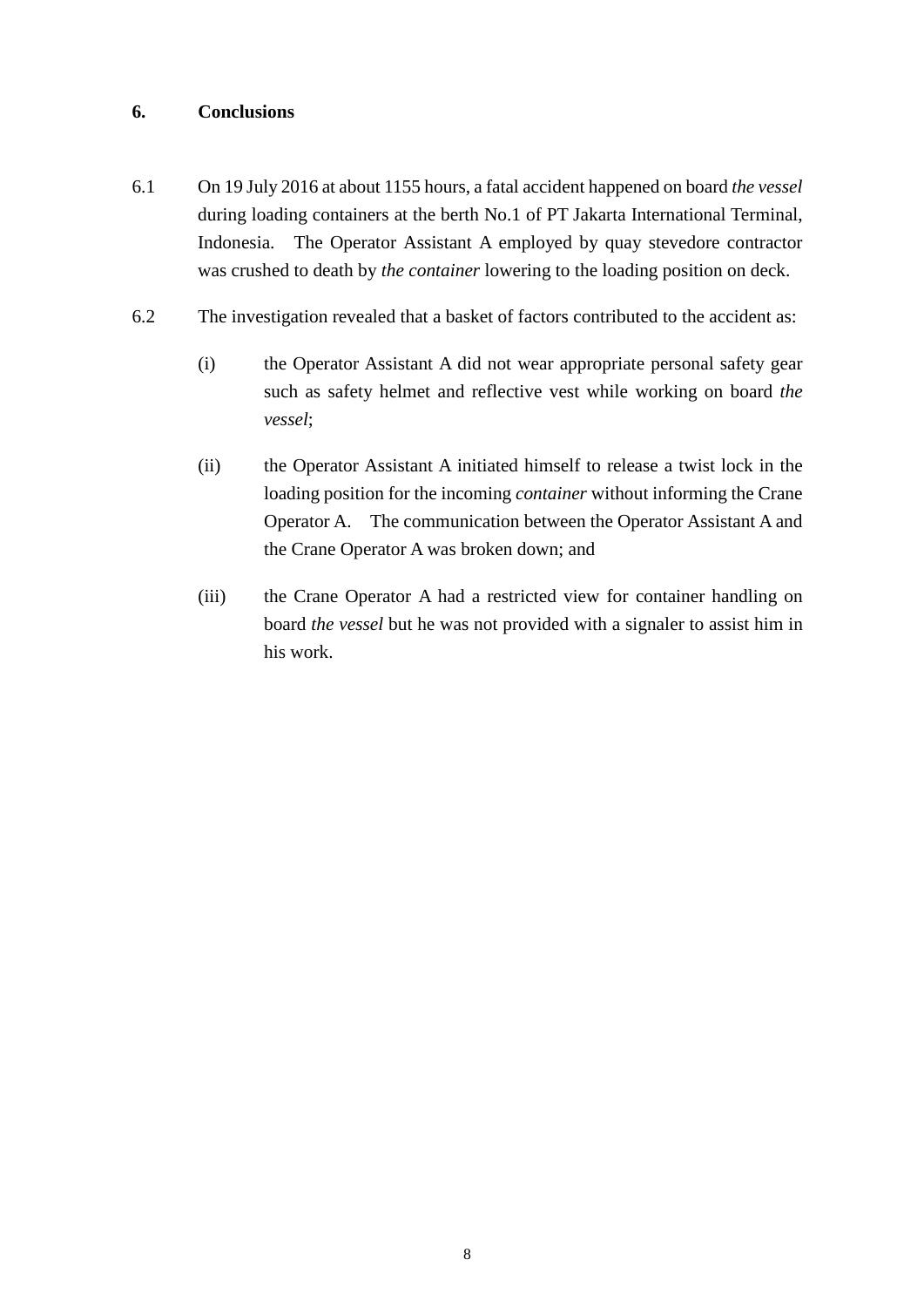#### <span id="page-11-0"></span>**7. Recommendations**

- 7.1 A copy of the report will be sent to the master, the management company of *the vessel* and the NTSC<sup>[2](#page-11-1)</sup> marine subcommittee (Indonesia), advising them the findings of the investigation. In order to avoid recurrence, a copy of this report will also be sent to the terminal operator for their consideration of the following safety precautions:
	- (i) persons engaged in shipboard container handling should wear appropriate personal protective equipment including but not limited to reflective vest and safety helmet;
	- (ii) persons engaged in shipboard container handling should keep a safe distance from the travelling paths of containers in suspension at all times during working on board;
	- (iii) unless the crane operators have an unrestricted view of cargo operation, signalers should be provided to assist crane operators' work; and
	- (iv) the communication between crane operators and operator assistants should be maintained properly and effectively at all time during cargo operation.

<span id="page-11-1"></span> <sup>2</sup> The National Transportation Safety Committee